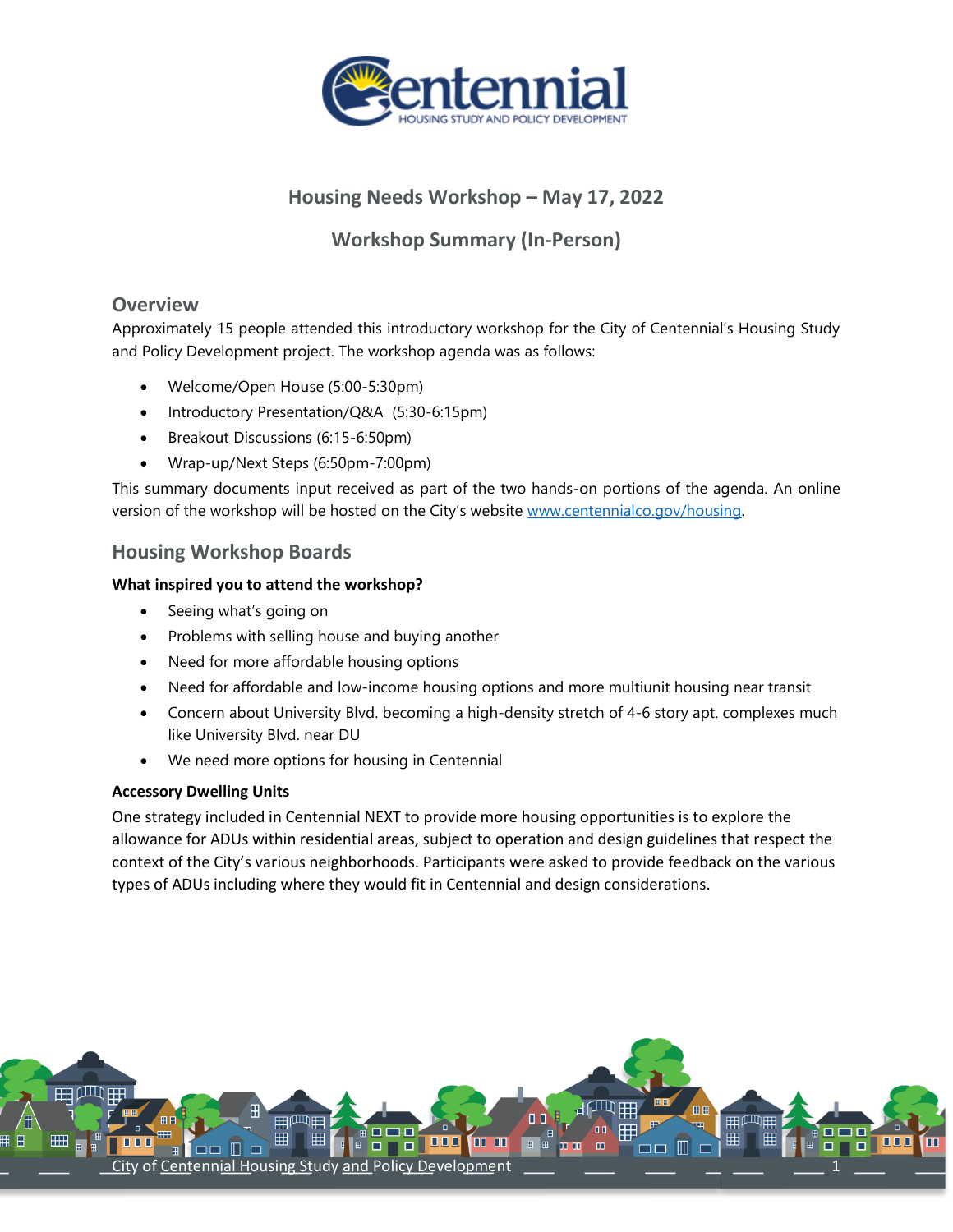| <b>ADU Types</b>   | Is this type of ADU | Where would it be appropriate              | Are there certain features of         |
|--------------------|---------------------|--------------------------------------------|---------------------------------------|
|                    | appropriate in      | to see this type of ADU in                 | ADUs that should be                   |
|                    | Centennial?         | Centennial?                                | restricted or limited?*               |
| <b>Detached</b>    | • Yes $(7)$         | • Lots over $\frac{3}{4}$ acre and bigger; | • I agree with the whole list         |
| <b>ADU</b>         | No (3)<br>$\bullet$ | transit would be good                      | Minimum lot size 12,500+<br>$\bullet$ |
| (Accessory         |                     |                                            | Minimum ADU size 300sf                |
| Building)          |                     |                                            |                                       |
| <b>Detached</b>    | • Yes $(4)$         | • At least $\frac{3}{4}$ acre near transit | • I agree with the whole list         |
| ADU (unit          | $\bullet$ No (3)    |                                            | Minimum lot size 12,500+              |
| above              |                     |                                            | Minimum ADU size 300sf                |
| detached           |                     |                                            |                                       |
| garage)            |                     |                                            |                                       |
| <b>Attached</b>    | • Yes $(4)$         | • At least 20' to lot line and             |                                       |
| ADU:               |                     | near transit                               |                                       |
| <b>Interior</b>    |                     |                                            |                                       |
| <b>Conversions</b> |                     |                                            |                                       |
| <b>Attached</b>    | $\bullet$ Yes (4)   | • Sounds like a duplex; at least           |                                       |
| ADU:               |                     | 20' from lot line                          |                                       |
| <b>Addition to</b> |                     |                                            |                                       |
| Primary            |                     |                                            |                                       |
| Home               |                     |                                            |                                       |

*\* Common regulations include maximum height limitations, maximum size limitations, minimum private open space, minimum off-street parking requirements, separate entrance requirements, and maximum occupancy limitations.* 

#### **Multiunit Housing Preferences**

The City is also exploring options for multiunit housing types to increase the availability of housing throughout Centennial. This may include allowing or incentivizing housing projects that reuse vacant or underused commercial properties or that offer other benefits to the community. Participants were asked to indicate what types of multiunit housing types they would support and why.

| <b>Multiunit type</b> | Do you support the<br><b>City exploring policy</b><br>and/or regulatory<br>options for this<br>housing type? | Where would it be<br>appropriate to see<br>this multiunit type of<br>in Centennial? | Give us a little more<br>feedback about your<br>responses.                     |
|-----------------------|--------------------------------------------------------------------------------------------------------------|-------------------------------------------------------------------------------------|--------------------------------------------------------------------------------|
| <b>Duplex</b>         | Support (8)<br>$\bullet$<br>Support if project<br>provides other<br>community benefits<br>(2)                |                                                                                     | • Not looking cheap!<br>(all the way down)<br>• Limit to 2 $\frac{1}{2}$ story |

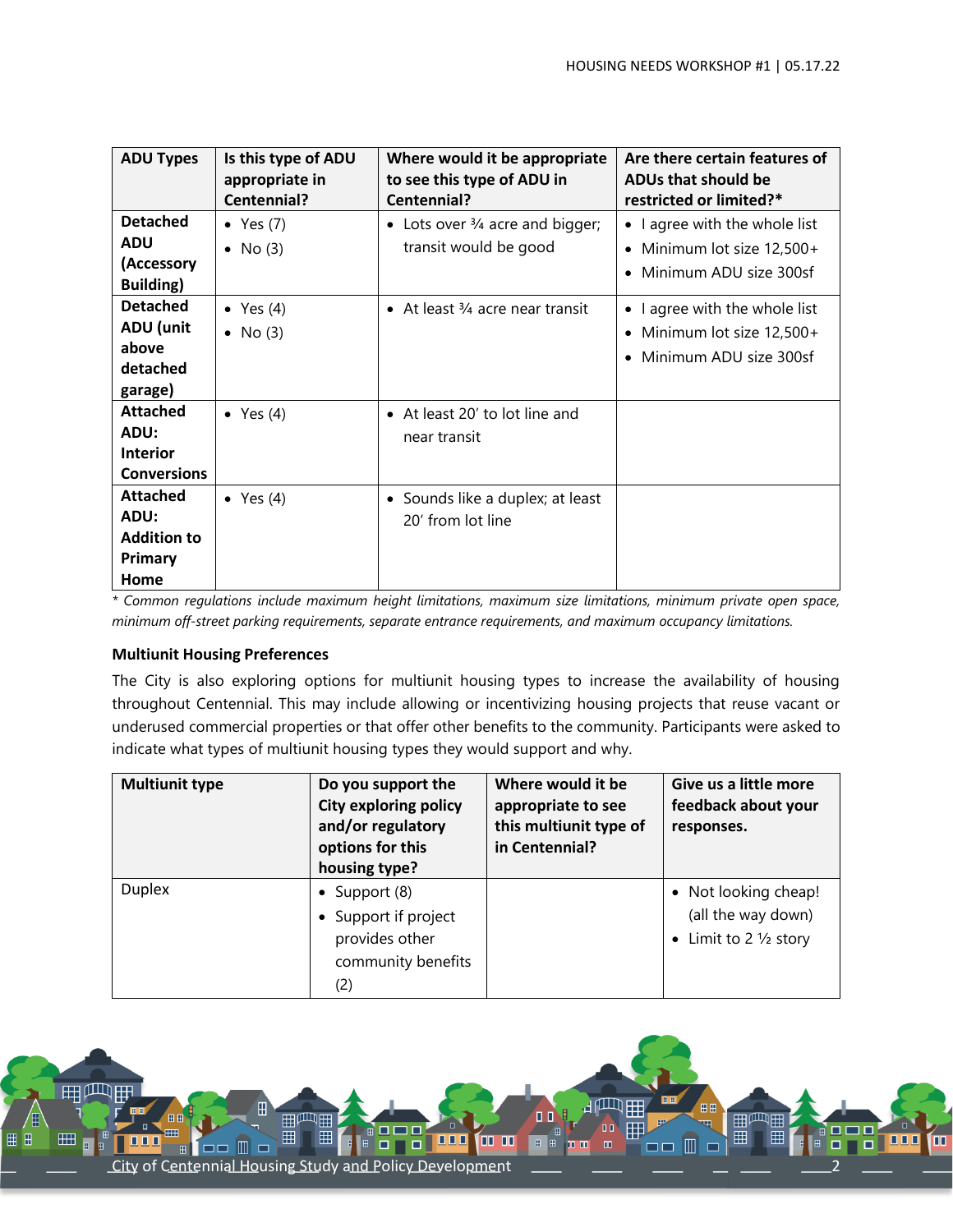| <b>Multiunit type</b>                         | Do you support the<br><b>City exploring policy</b><br>and/or regulatory<br>options for this<br>housing type?                                                                        | Where would it be<br>appropriate to see<br>this multiunit type of<br>in Centennial?                                                         | Give us a little more<br>feedback about your<br>responses.                              |
|-----------------------------------------------|-------------------------------------------------------------------------------------------------------------------------------------------------------------------------------------|---------------------------------------------------------------------------------------------------------------------------------------------|-----------------------------------------------------------------------------------------|
| Townhouse<br>Apartment/Condominium<br>2-story | • Support if reusing<br>underutilized<br>commercial<br>property (1)<br>Do not support (1)<br>• Support $(2)$<br>• Support $(3)$                                                     | • Near transit station<br>or the interstate<br>highway                                                                                      | • Limit to 2 $\frac{1}{2}$ story<br>• If condo, not apt.                                |
| Apartment/Condominium<br>3-4 story            | • Support $(6)$<br>Support if project<br>provides other<br>community benefits<br>(2)<br>• Support if reusing<br>underutilized<br>commercial<br>property (4)<br>• Do not support (2) | • Near transit and<br>employers<br>• Near employers<br>w/employees that<br>need apartments<br>• Near transit<br>• Sears/Macy's<br>Southglen | • Not looking cheap!<br>3-story near existing<br>residential<br>• IF limited to 3-story |
| Apartment/Condominium<br>5-7-story            | • Support $(4)$<br>• Do not support (7)<br>Support if reusing<br>underutilized<br>commercial<br>property (1)                                                                        | • Near transit<br>$• 55+ or 65+$<br>• Maybe if along I-25<br>corridor near transit                                                          |                                                                                         |
| Apartment/Condominium<br>8+ story             | $\bullet$ Support (3)<br>Do not support (9)<br>Support if reusing<br>$\bullet$<br>underutilized<br>commercial<br>property (1)<br>• Support if project<br>provides other             |                                                                                                                                             |                                                                                         |

 $H^{\text{un}}$ 

 $\mathbf{0}$ Ħ

 $\blacksquare$ 

**B** B **D O** O

**BB** 

 $\Box$ 

■■■■

**REPORTS** 

 $\sqrt{2}$ 

City of Centennial Housing Study and Policy Development 3

⊞

用月明

田田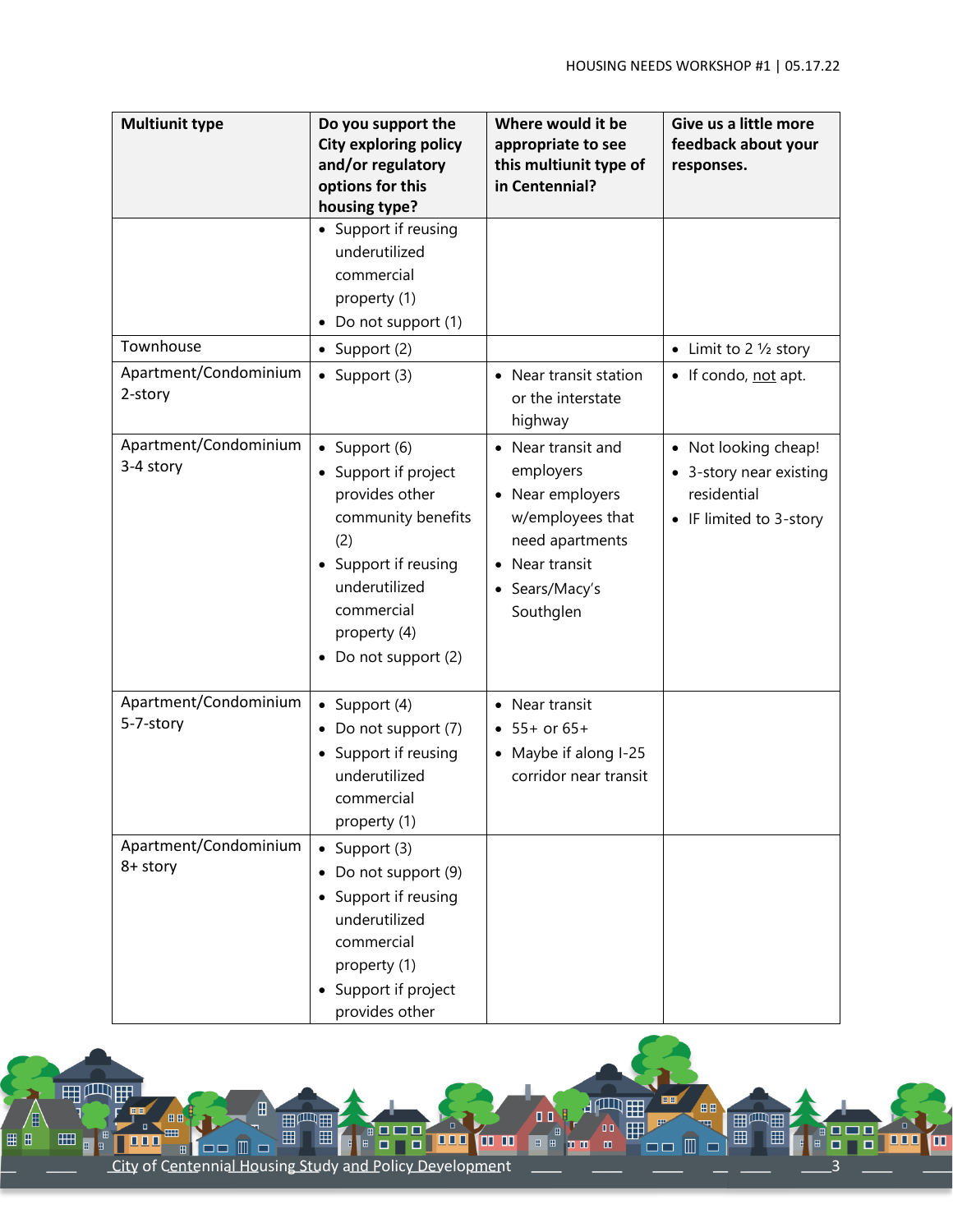| <b>Multiunit type</b> | Do you support the<br><b>City exploring policy</b><br>and/or regulatory<br>options for this<br>housing type? | Where would it be<br>appropriate to see<br>this multiunit type of<br>in Centennial? | Give us a little more<br>feedback about your<br>responses. |
|-----------------------|--------------------------------------------------------------------------------------------------------------|-------------------------------------------------------------------------------------|------------------------------------------------------------|
|                       | community benefits<br>(1)                                                                                    |                                                                                     |                                                            |

## **Breakout Discussions**

#### **Where in Centennial do you live?**

- Between Arapahoe and Dry Creek; west of I-25; SFD home
- Willow Creek; SFD home
- University near Streets at SouthGlenn; affordable townhome
- Walnut Hills; near Arapahoe and Quebec (2 both SFD homes)
- Heritage Greens; near Holly and Dry Creek (SFD home)
- Colorado Boulevard and Orchard (SFD home)
- Arapahoe

#### **What would you change if you could:**

- Many of our homes are becoming rentals. The renters are good people—they have families and they work. But the property managers don't keep the properties up. Some let the grass die. It's not the people who are renting that we have a problem with—it's the landlords
- We really want to downsize and we found a place in Jefferson County to move into and put down a \$200,000 deposit. But it never got built and we are trying to sell that share in the property and then sell our house to move into a smaller place. We are retired, paying 2 mortgages, and we could only afford a \$350,000 home. But the cheapest we can find is \$500,000, in Lakewood. There are very few affordable homes for downsizing. Heather Gardens in Aurora is an option, but those don't come up very often. There is also the King Soopers on University, but that has no parks or walking areas around it. This is what Centennial needs the most—affordable senior communities.
- Fewer luxury apartments especially near Streets at SouthGlenn and along University. These cause congestion and they aren't making any difference in affordability. And those people may move into affordable townhomes someday and take away that housing stock from those who need it the most. Why is the city allowing all of those?
- The city should not allow people to buy an adjacent lot and tear down two homes to build a McMansion. You are losing two relatively affordable homes with that.
- Desire to downsize home (and yard) was cited repeatedly as a reason why participants would choose to move. Most wanted to move to a single-family home, just a smaller version of what they had.

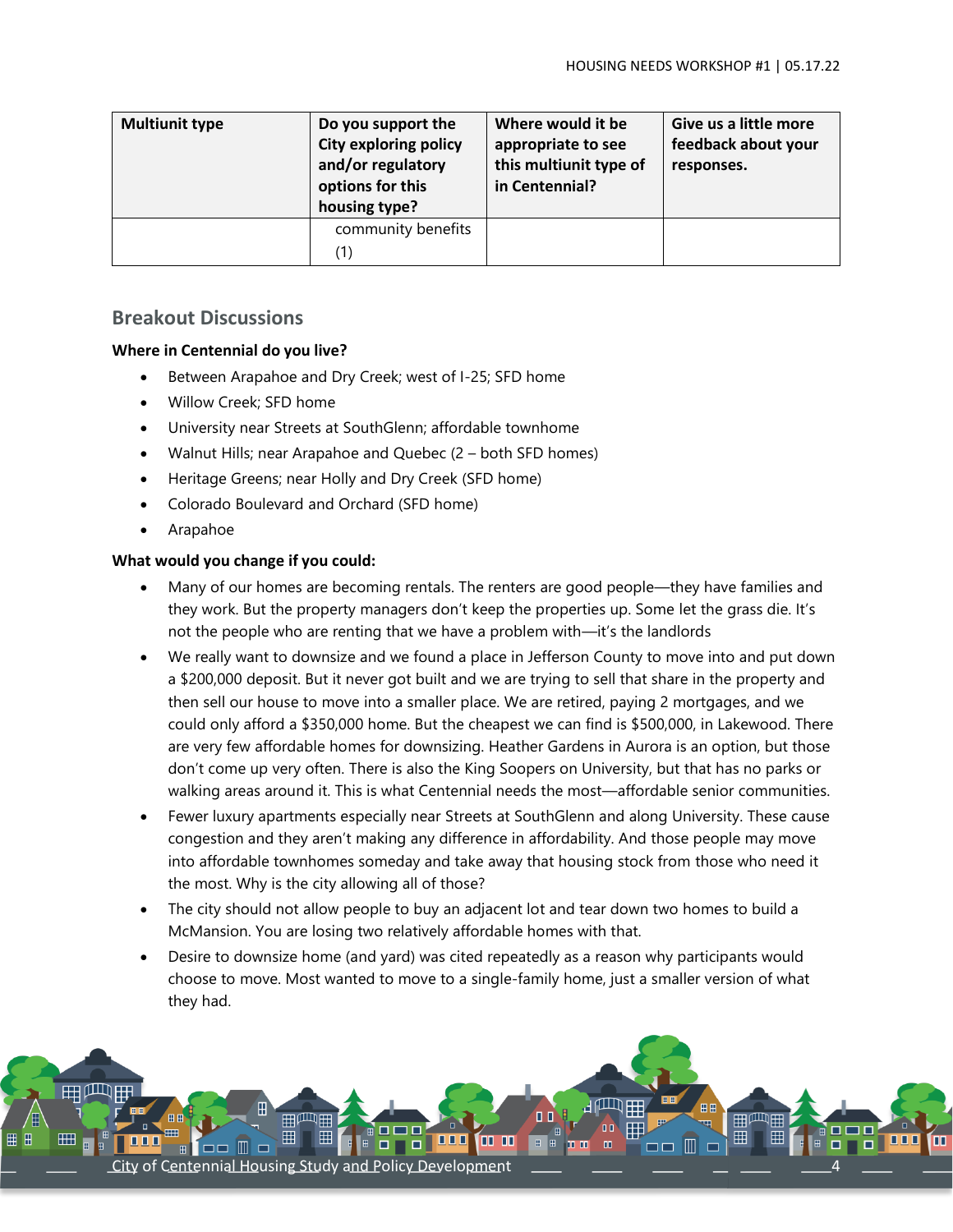- Desire to be closer to services and amenities (e.g., like those that exist in Denver), but several noted that the high quality of the schools kept them in Centennial.
- Limited interest in townhomes due to shared walls (for participants personally).
- As a local real estate agent, I am seeing many buyers from out of state that can pay prices that locals cannot. My impression is that this is driving up prices. A recent example was a sheriff's deputy and his wife that were long-time residents and could not afford to stay in Centennial.
- Some participants cited rising taxes as a factor in losing workforce, but those who moved from out of state (even if it was years ago), noted that property taxes in Colorado are much lower than other hot markets (e.g., Chicago, East Coast).
- Need affordable housing; Streets at SouthGlenn missed opportunity (transit accessible)
- No high rise; no high density nothing like Streets at SouthGlenn, 4 or less stories;
- Don't be Denver. Maintain
- High quality multifamily (max 3 story)
- School enrollment decreases; teachers can't afford to live in Centennial.
- No place for workers.

#### **General discussion about solutions to housing needs:**

- Can the government provide down payment assistance in exchange for keeping units affordable? For some type of deed restriction when the units sell?
- Seniors would be very interested in affordable communities even if they carry a deed restriction. They are not worried about equity gains.
- In Willow Creek—we have both townhomes and single family detached homes. Could we/the HOA allow more townhomes? They are nice and affordable and fit into the neighborhood well.
- As a local real estate agent, I have seen more lenders recently with programs that cover the purchase price for buyers that might not be as well positioned to compete for properties as cash buyers and then work with buyers on financing. Is it possible to explore the expansion of this type of approach with local credit unions or other banks that might have a direct interest in Centennial?
- Density was not widely supported (at "city levels"). Participants noted they moved to Centennial for a reason (suburban character).
- ADUs were widely supported, and several participants noted that this should have been made possible years ago. Centennial's larger lot sizes were cited as one reason why they just "made sense."
- Down payment assistance programs were discussed as one of the most useful strategies.
- One participant noted that FHA was offering loans for the addition of mother in law suites (ADUs), but that it was difficult to get information (and had not been widely advertised).
- Focus on creating starter product.